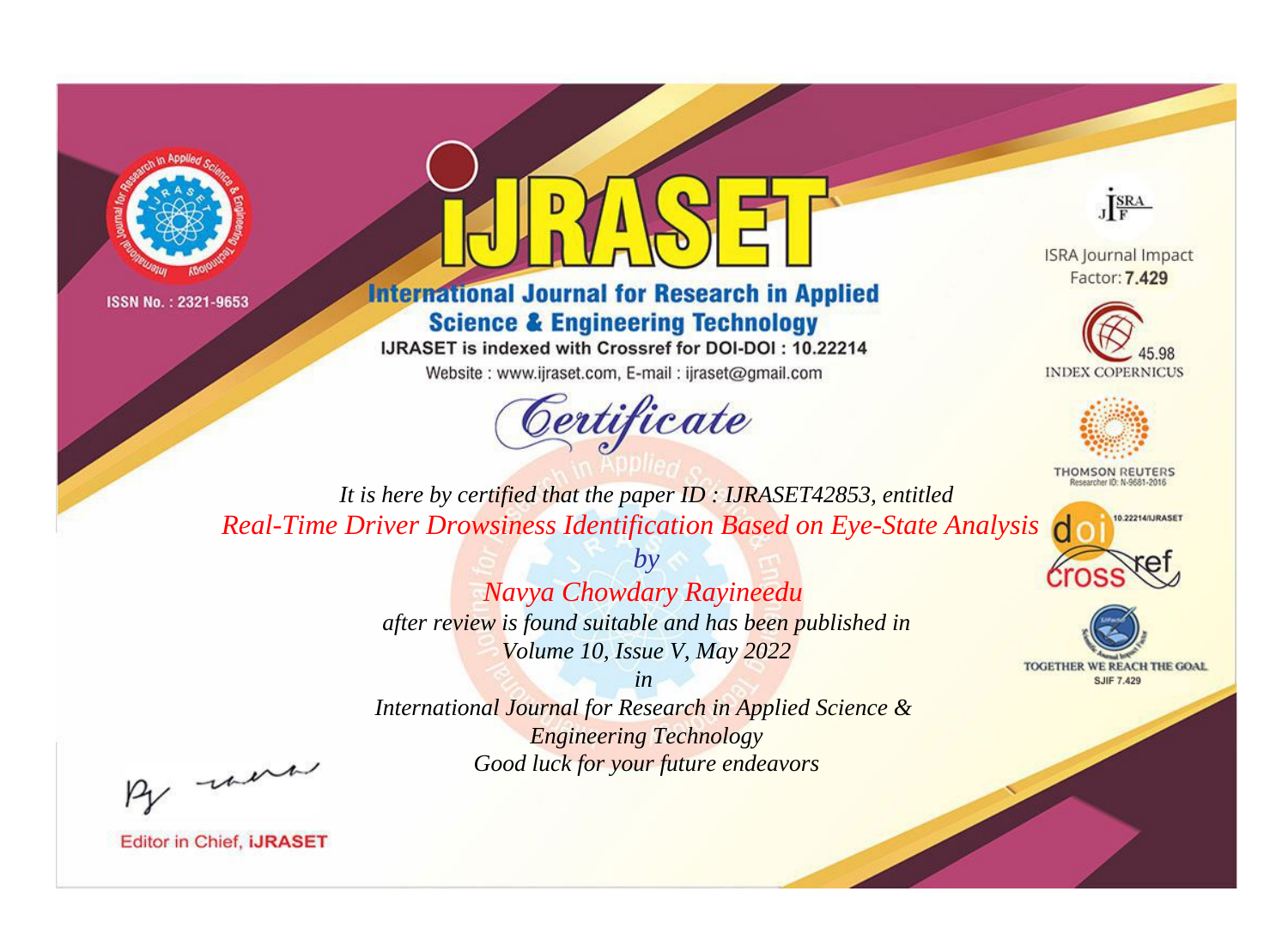



# **International Journal for Research in Applied Science & Engineering Technology**

IJRASET is indexed with Crossref for DOI-DOI: 10.22214

Website: www.ijraset.com, E-mail: ijraset@gmail.com



JERA

**ISRA Journal Impact** Factor: 7.429





**THOMSON REUTERS** 



TOGETHER WE REACH THE GOAL **SJIF 7.429** 

*It is here by certified that the paper ID : IJRASET42853, entitled Real-Time Driver Drowsiness Identification Based on Eye-State Analysis*

> *Afrin Bano after review is found suitable and has been published in Volume 10, Issue V, May 2022*

*by*

*in* 

*International Journal for Research in Applied Science & Engineering Technology Good luck for your future endeavors*

By morn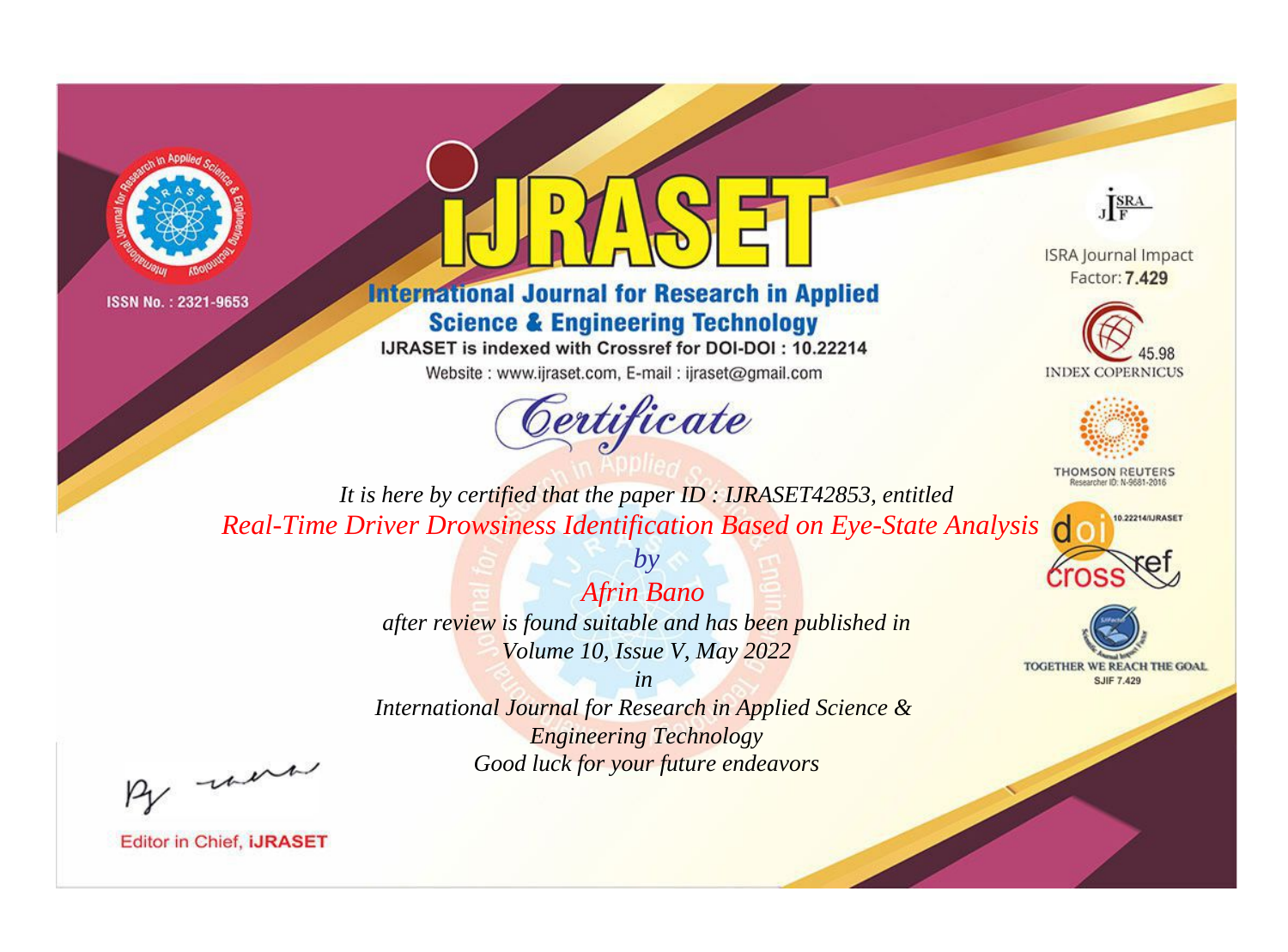



# **International Journal for Research in Applied Science & Engineering Technology**

IJRASET is indexed with Crossref for DOI-DOI: 10.22214

Website: www.ijraset.com, E-mail: ijraset@gmail.com



JERA

**ISRA Journal Impact** Factor: 7.429





**THOMSON REUTERS** 



TOGETHER WE REACH THE GOAL **SJIF 7.429** 

*It is here by certified that the paper ID : IJRASET42853, entitled Real-Time Driver Drowsiness Identification Based on Eye-State Analysis*

> *by Mounika Uppalapati after review is found suitable and has been published in Volume 10, Issue V, May 2022*

> > *in*

*International Journal for Research in Applied Science & Engineering Technology Good luck for your future endeavors*

By morn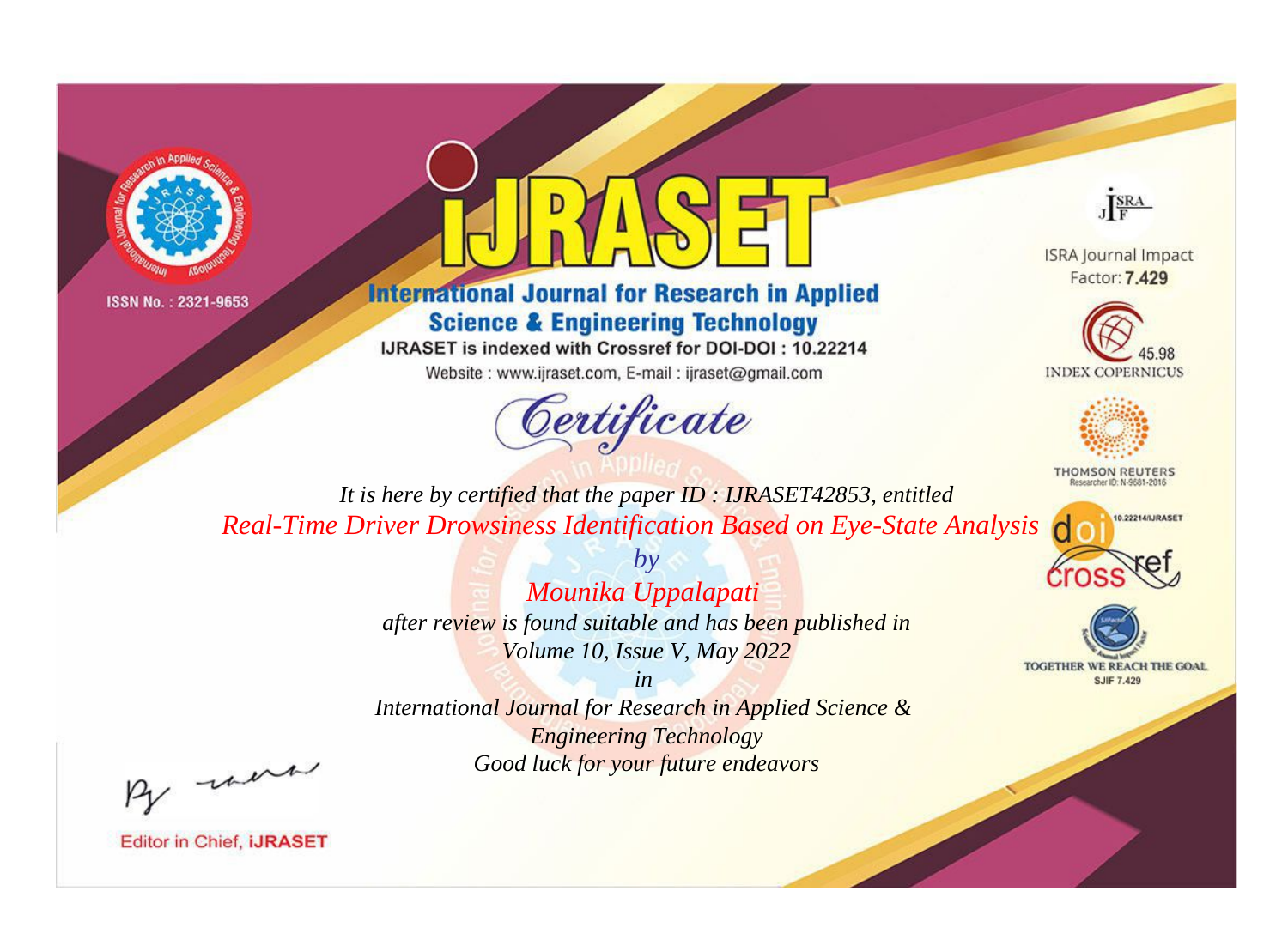



# **International Journal for Research in Applied Science & Engineering Technology**

IJRASET is indexed with Crossref for DOI-DOI: 10.22214

Website: www.ijraset.com, E-mail: ijraset@gmail.com



JERA

**ISRA Journal Impact** Factor: 7.429





**THOMSON REUTERS** 



TOGETHER WE REACH THE GOAL **SJIF 7.429** 

*It is here by certified that the paper ID : IJRASET42853, entitled Real-Time Driver Drowsiness Identification Based on Eye-State Analysis*

> *Bhargavi Vemula after review is found suitable and has been published in Volume 10, Issue V, May 2022*

*by*

*in* 

*International Journal for Research in Applied Science & Engineering Technology Good luck for your future endeavors*

By morn